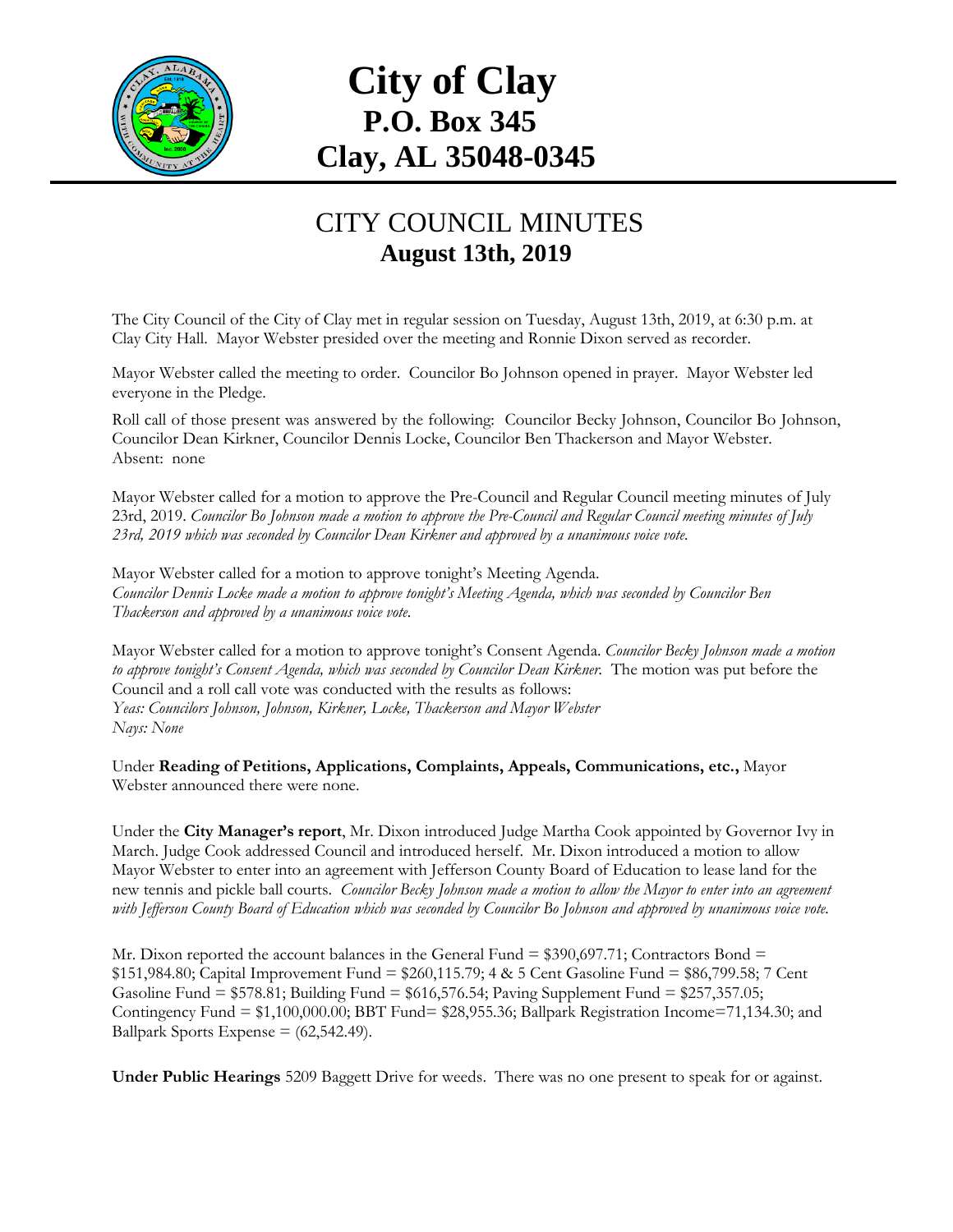

## **CITY OF CLAY CITY COUNCIL MINUTES August 13th, 2019**

**Under Resolutions, Ordinances, Orders and other Business**, Mayor Webster called for a motion to move to unanimous consent. *Councilor Becky Johnson made a motion to move into unanimous consent which was seconded by Councilor Bo Johnson*. The motion was put before the Council and a roll call vote was conducted with the results as follows: Yeas: Councilors Johnson, Johnson, Kirkner, Locke, Thackerson and Mayor Webster.

Mayor Webster introduced Resolution 2019-14 a resolution authorizing the elimination of a nuisance upon private property located at 5209 Baggett Drive. *Councilor Dennis Locke made a motion to table Resolution 2019-14 until the next meeting due to confusion regarding the address which was seconded by Councilor Bo Johnson and approved by unanimous voice vote.*

Mayor Webster introduced Resolution 2019-15 a resolution declaring weeds to be a public nuisance at the following addresses:

| 2503 Timber Trail    | $PID = 12-00-09-1-004-036.000$ |
|----------------------|--------------------------------|
| 5170 Yorkshire Drive | $PID = 12-00-09-3-000-028.010$ |
| 5176 Yorkshire Drive | $PID = 12-00-09-3-000-028.011$ |
| 5180 Yorkshire Drive | $PID = 12-00-09-3-000-028.012$ |
| 5184 Yorkshire Drive | $PID = 12-00-09-3-000-028.013$ |
| 5188 Yorkshire Drive | $PID = 12-00-09-3-000-028.014$ |
| 5192 Yorkshire Drive | $PID = 12-00-09-3-000-028.015$ |
| 5198 Yorkshire Drive | $PID = 12-00-09-3-000-028.016$ |
| 5202 Yorkshire Drive | $PID = 12-00-09-3-000-028.017$ |
| 5240 Baggett Drive   | $PID = 12-00-09-3-000-022.000$ |
| 5269 Jean Drive      | $PID = 12-00-09-3-000-027.006$ |
| 7210 McFrancis Road  | $PID = 09-00-25-1-000-015.002$ |
| 8053 Lizmore Lane    | $PID = 10-00-08-4-000-030.000$ |

*Councilor Dennis Locke made a motion to approve Resolution 2019-15 which was seconded by Councilor Dean Kirkner and approved by unanimous voice vote.*

Mayor Webster introduced Resolution 2019-16 a resolution declaring personal property to be a public nuisance located at 5191 Hickory Drive. *Councilor Dennis Locke made a motion to approve Resolution 2019-16 which was seconded by Councilor Becky Johnson and approved by unanimous voice vote.*

End Unanimous Consent.

**Under Mayor and council comments** Mayor Webster stated how much he enjoyed hearing Congressman Gary Palmer speak at the American Legion meeting. Mayor reminded council that school starts on August 27th.

**Councilor Becky Johnson** mentioned increased traffic next week due to school traffic. The City provided a fish fry for the seniors last week and will go to the Busy Bee restaurant next Friday 8/16.